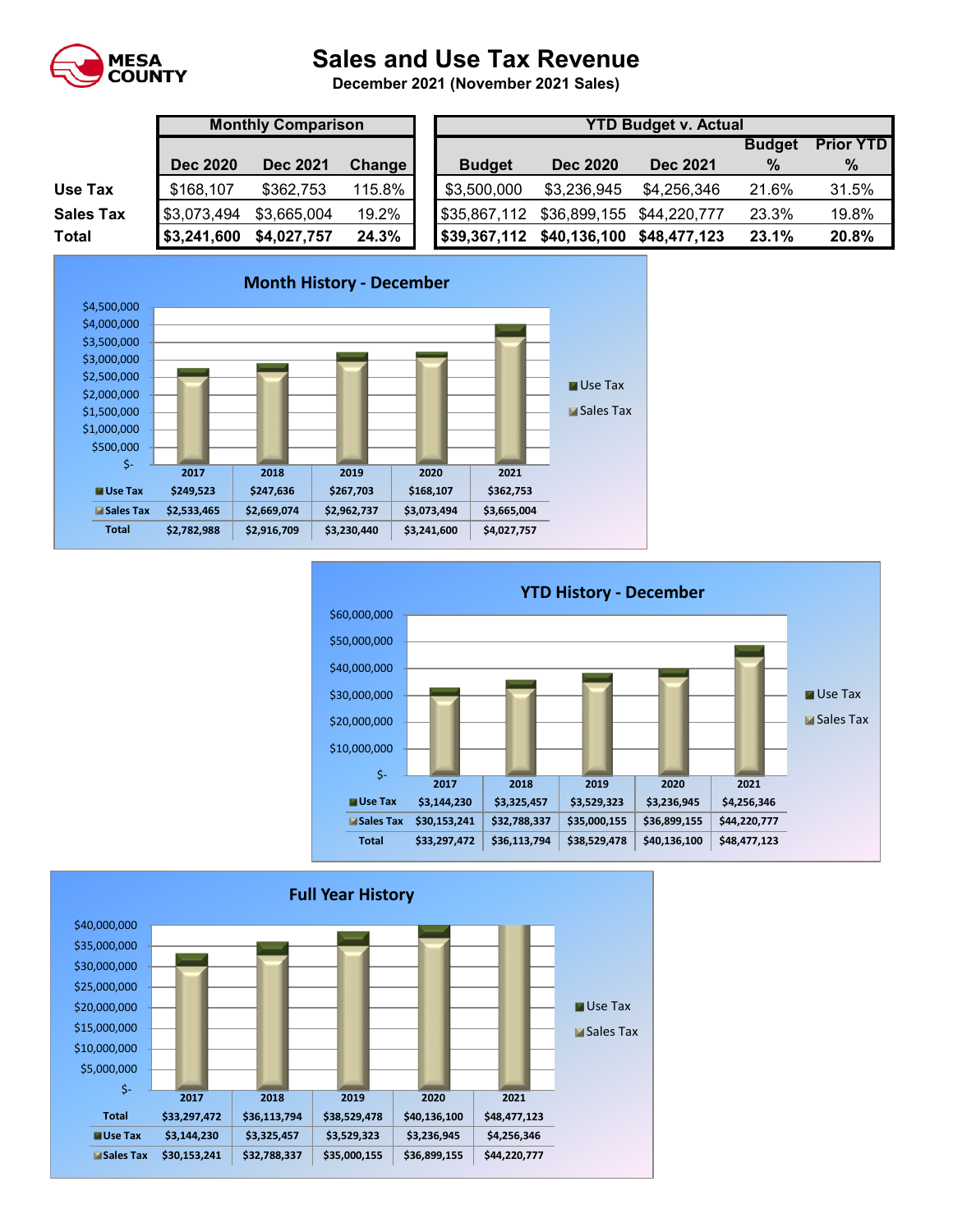

## **Sales Tax by Industry**

 **December 2021 (November 2021 Sales)**

|                                  | <b>Monthly Comparison</b> |                 |          |  | <b>Year-to-Date Comparison</b> |                       |           |          |  |  |
|----------------------------------|---------------------------|-----------------|----------|--|--------------------------------|-----------------------|-----------|----------|--|--|
|                                  | <b>Dec 2020</b>           | <b>Dec 2021</b> | % Change |  | <b>YTD 2020</b>                | <b>YTD 2021</b>       | \$ Change | % Change |  |  |
| <b>Retail</b>                    |                           |                 |          |  |                                |                       |           |          |  |  |
| Clothing                         | 90,323                    | 110,581         | 22.4%    |  | 947,939                        | 1,292,941             | 345,002   | 36.4%    |  |  |
| Food & Beverage                  | 161,496                   | 169,078         | 4.7%     |  | 2,054,925                      | 2,126,686             | 71,760    | 3.5%     |  |  |
| <b>Gasoline Stations</b>         | 29,525                    | 37,743          | 27.8%    |  | 370,512                        | 447,049               | 76,537    | 20.7%    |  |  |
| <b>Health/Personal Care</b>      | 70,070                    | 104,322         | 48.9%    |  | 830,063                        | 1,170,221             | 340,158   | 41.0%    |  |  |
| <b>Sporting Goods</b>            | 109,957                   | 128,068         | 16.5%    |  | 1,227,586                      | 1,474,287             | 246,702   | 20.1%    |  |  |
| <b>Internet Sales</b>            | 263,263                   | 298,788         | 13.5%    |  | 2,302,228                      | 2,928,284             | 626,056   | 27.2%    |  |  |
| Other Retail                     | 491,955                   | 563,641         | 14.6%    |  | 5,548,113                      | 6,347,569             | 799,456   | 14.4%    |  |  |
| <b>Total Retail 1,216,589</b>    |                           | 1,412,223       | 16.1%    |  |                                | 13,281,367 15,787,038 | 2,505,671 | 18.9%    |  |  |
| <b>Other Industries</b>          |                           |                 |          |  |                                |                       |           |          |  |  |
| Agriculture                      | 847                       | 590             | $-30.3%$ |  | 48,118                         | 44,785                | (3, 333)  | $-6.9%$  |  |  |
| Auto                             | 355,924                   | 408,211         | 14.7%    |  | 4,660,310                      | 5,425,134             | 764,824   | 16.4%    |  |  |
| Auto Repair                      | 61,420                    | 74,634          | 21.5%    |  | 691,681                        | 892,059               | 200,378   | 29.0%    |  |  |
| Construction                     | 55,466                    | 72,298          | 30.3%    |  | 588,195                        | 802,999               | 214,804   | 36.5%    |  |  |
| Finance                          | 8,143                     | 9,717           | 19.3%    |  | 101,972                        | 101,739               | (233)     | $-0.2%$  |  |  |
| Home Improvement                 | 426,906                   | 488,630         | 14.5%    |  | 4,650,383                      | 5,924,538             | 1,274,155 | 27.4%    |  |  |
| Hotel & Restaurant               | 325,237                   | 429,973         | 32.2%    |  | 4,540,179                      | 5,853,619             | 1,313,440 | 28.9%    |  |  |
| Manufacturing                    | 119,585                   | 159,313         | 33.2%    |  | 1,524,081                      | 1,800,644             | 276,563   | 18.1%    |  |  |
| Medical                          | 6,526                     | 7,072           | 8.4%     |  | 98,774                         | 87,276                | (11, 499) | $-11.6%$ |  |  |
| Oil & Gas                        | 16,061                    | 24,877          | 54.9%    |  | 424,427                        | 272,431               | (151,996) | $-35.8%$ |  |  |
| Professional                     | 21,167                    | 23,858          | 12.7%    |  | 264,770                        | 342,909               | 78,138    | 29.5%    |  |  |
| Rentals                          | 74,411                    | 81,445          | 9.5%     |  | 950,261                        | 1,154,397             | 204,136   | 21.5%    |  |  |
| Telecommunications               | 87,470                    | 108,757         | 24.3%    |  | 1,179,571                      | 1,153,479             | (26,092)  | $-2.2%$  |  |  |
| Transportation                   | 9,280                     | 13,125          | 41.4%    |  | 126,403                        | 154,273               | 27,870    | 22.0%    |  |  |
| <b>Utilities</b>                 | 47,547                    | 61,769          | 29.9%    |  | 668,435                        | 748,207               | 79,772    | 11.9%    |  |  |
| Wholesale                        | 191,423                   | 224,789         | 17.4%    |  | 2,527,294                      | 2,891,026             | 363,732   | 14.4%    |  |  |
| All Other                        | 49,492                    | 63,723          | 28.8%    |  | 572,933                        | 784,223               | 211,291   | 36.9%    |  |  |
| Total Other Industries 1,856,904 |                           | 2,252,781       | 21.3%    |  |                                | 23,617,788 28,433,739 | 4,815,950 | 20.4%    |  |  |
| <b>Grand Total</b>               | 3,073,494                 | 3,665,004       | 19.2%    |  |                                | 36,899,155 44,220,777 | 7,321,622 | 19.8%    |  |  |

## **Use Tax Detail December 2021**

|                         | <b>Monthly Comparison</b>          |         |          |  | <b>Year-to-Date Comparison</b> |                 |           |          |  |  |  |
|-------------------------|------------------------------------|---------|----------|--|--------------------------------|-----------------|-----------|----------|--|--|--|
|                         | <b>Dec 2021</b><br><b>Dec 2020</b> |         | % Change |  | <b>YTD 2020</b>                | <b>YTD 2021</b> | \$ Change | % Change |  |  |  |
|                         |                                    |         |          |  |                                |                 |           |          |  |  |  |
| Automobile Use Tax      | 166,490                            | 362,057 | 117.5%   |  | 3,192,400                      | 4,215,396       | 1,022,996 | 32.0%    |  |  |  |
| <b>Building Use Tax</b> | 1.616                              | 697     | -56.9%   |  | 44.545                         | 40.950          | (3,595)   | $-8.1%$  |  |  |  |
| <b>Total Use Tax</b>    | 168.107                            | 362,753 | 115.8%   |  | 3,236,945                      | 4,256,346       | 1,019,401 | 31.5%    |  |  |  |